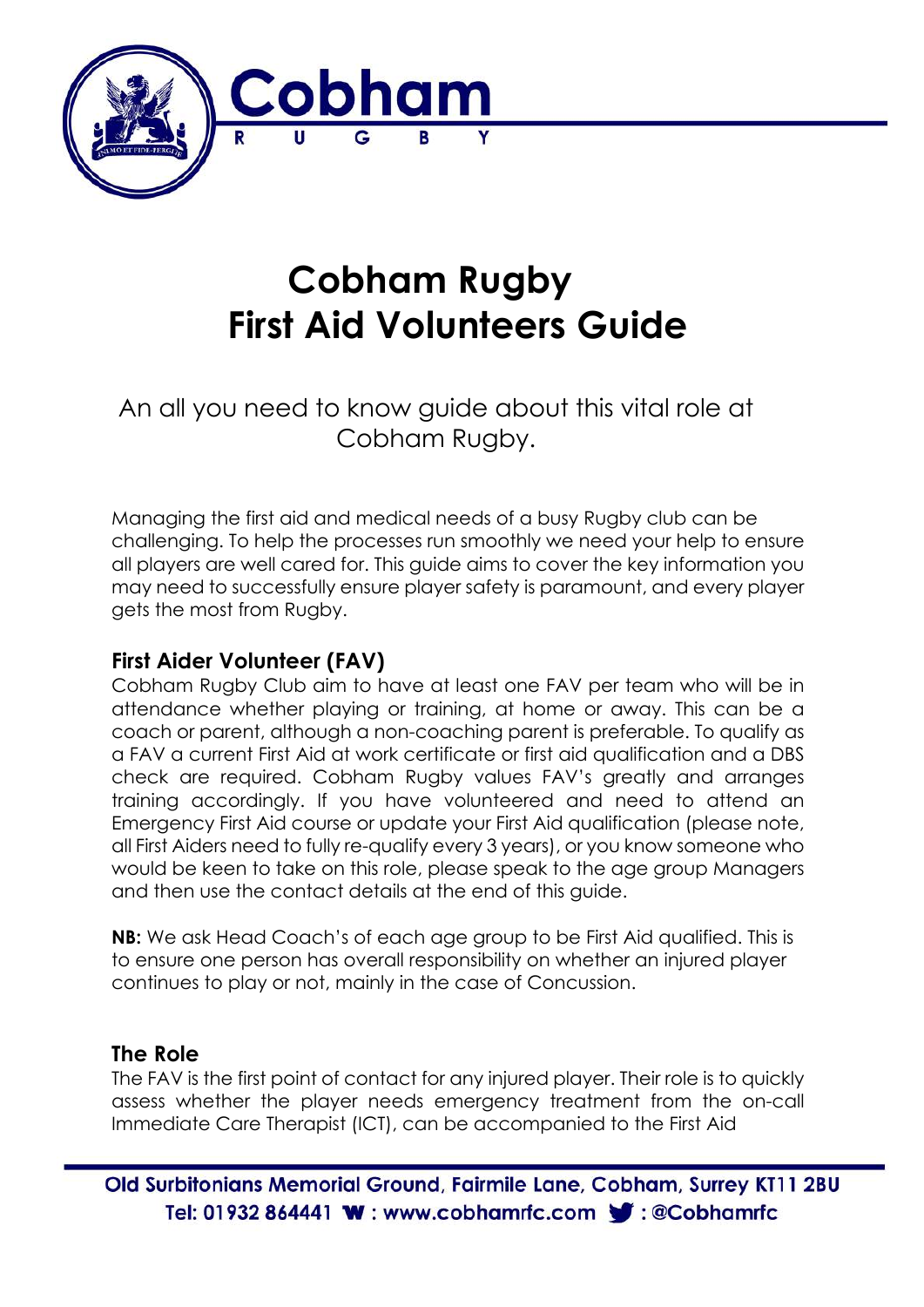

room for assessment, or can be dusted down and carry on. They need to respond quickly should there be a serious injury and alert the ICT and emergency services should they be required. We ask that FAV's wear a first aid vest so they can be easily identified. They are the eyes and ears of the ICT. To this end communication is essential. The ICT has a phone on them at all times; they can be reached on;

# 07926 945680

Please put this number in your phone now. You can also check who the duty ICT is on the door of the First Aid room in the changing room corridor at the Memorial grounds. If you feel that a player should not move and requires emergency care on the pitch, call this number and direct the ICT to you.

## **Training**

FAV's are required to attend a first aid training course every three years. FAV training is organised and hosted by the club. For more information on FAV training please contact FA co-ordinator Kathryn Dawson. (details at the end of this document)

### **Equipment**

Many of the Cobham teams have their own First Aid kit bags. The designated FAV usually keeps it. If you are new to this role and do not have a bag please ask your coaches who was in the role previously and if they have the bag. The first aid bag belongs to the club. A reusable ice bag, water bottle and the odd role of tape can also be handy. If you need any medical supplies please see the ICT therapist in the First Aid room, opposite the changing rooms at the Memorial Ground. A list of recommended First Aid kit is at the end of this document.

## **Concussion**

From time to time players receive blows to the head. This is part and parcel of a collision sport. The majority of head injuries do not result in lasting symptoms, however it is important players are monitored closely. At Cobham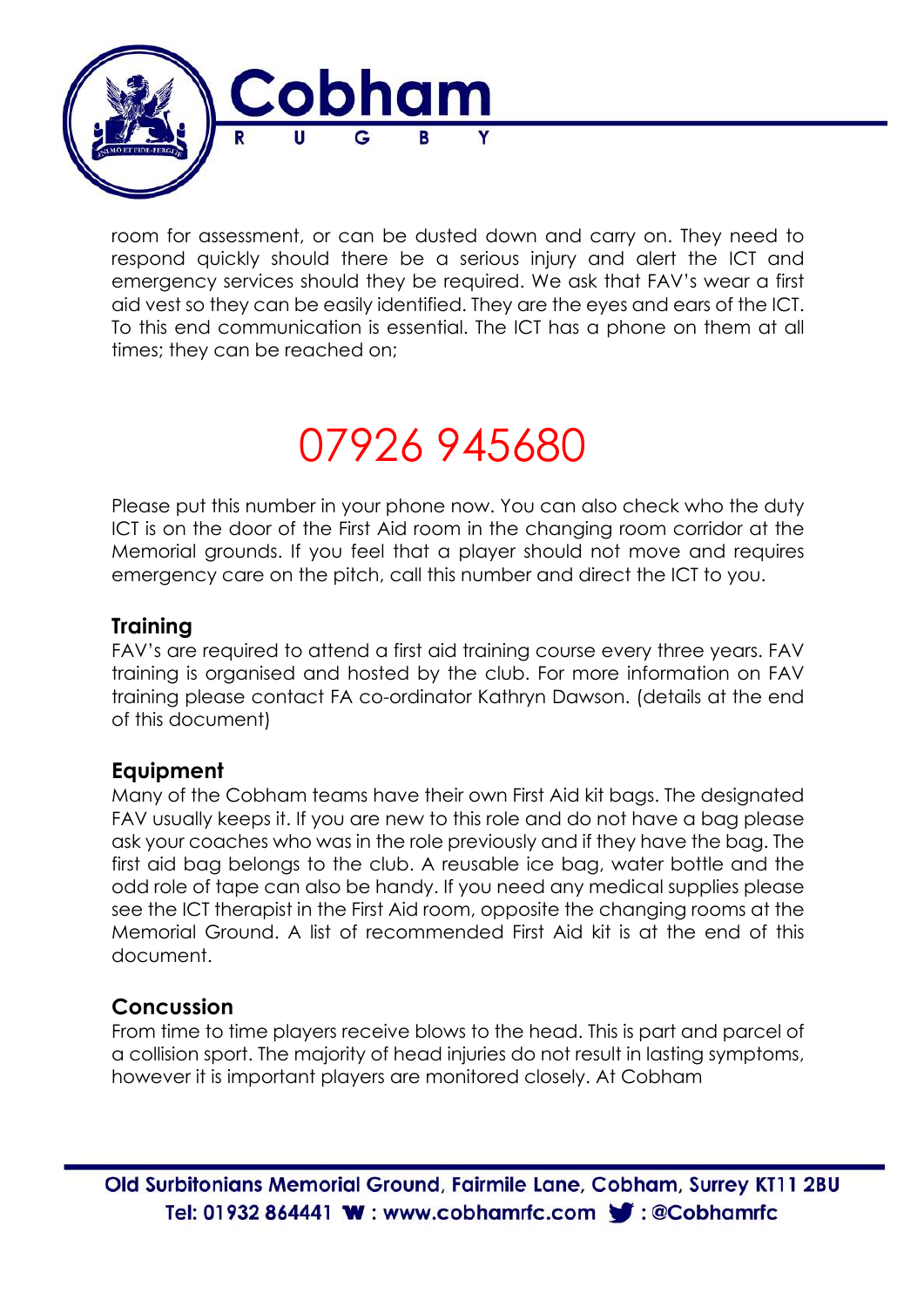

we have a designated protocol for concussion assessment and treatment. If you witness or are informed of a suspected head injury that has led to suspicion of concussion, the player should be **REMOVED FROM PLAY**. More information about concussion management can be found on the club website at:

## **https://www.cobhamrugby.co.uk/medical-information**

## **Recording injuries**

Players presenting to the First Aid room with an injury occurring on the day will have their details recorded. This is standard medical procedure and helps us track player welfare. The club uses PROactive app to log all injuries dealt with by FAV's. for more details on your role in recording injuries please see the website

## **https://proactivereporting.com**

All medical records are kept in accordance with Health Care Professions Council (HCPC) guidelines.

## **Away from Cobham**

 A First Aider is essential when playing away at Youth tournaments. The tournament cannot go ahead without a First Aider from each team being present. If you are acting as a First Aider away from Cobham, please ensure that any serious injuries sustained by your players that require onward care are reported to the ICT or lead physio. When visiting unfamiliar grounds, consider ambulance access, ask where emergency equipment is etc. Be prepared.

## **Opposition players**

Whilst at Cobham the ICT has a duty of care to all on the Cobham grounds. This covers all players, both home and away and spectators. This means that in the event of a serious injury or life-threatening situation they have a duty of care. This does not however extend to treating opposition player for minor injuries. This is not due to unsporting attitudes, but born from a lack of consent to treat from parents and the possibility, however slim, that someone could be harmed. This also applies to you. This does not mean you cannot assist other First Aiders with their players or give out advice, but please do not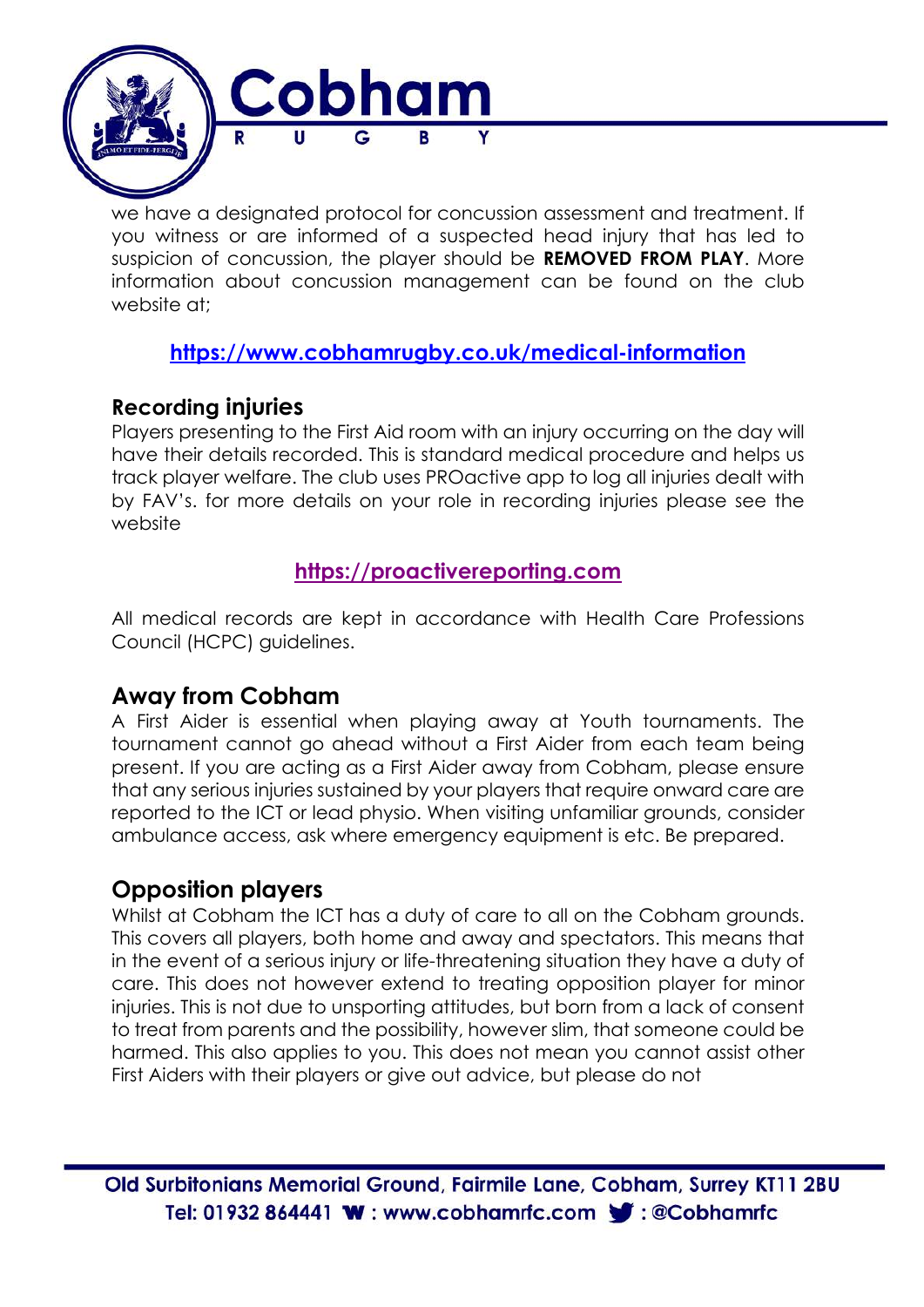

actively treat. Instead, direct players to their coach or First Aider. It is their responsibility to provide suitable provision. If this is not provided, and you feel that the injury is serious enough to require your assistance, please speak with the players coach before offering any help.

# **FAQ's**

## **Ice**

We ask that you use a reusable ice bag when at either site at Cobham. If you do not have one, please ask. Most other clubs will fill a reusable bag for you if you ask nicely. An ice bucket can be found outside the main club doors on Sundays. Please be sparing and let the ICT know if it runs out.

## **Water**

The drinking water tap is located within the flowerbed adjacent to the main club doors at the Memorial Ground. At the Covenham site the tap is on the exterior wall of the Changing Room, just as you enter the grounds. Please direct visitors to these sites rather than the bars for water.

## **Supplies**

FAV's are responsible for first aid bags, their safekeeping and replenishment. If you are low on particular medical sundries please ask the ICT at the First Aid room. If you do not have something that you feel would be useful, please ask. All reasonable requests are considered.

## **Treatment**

David and his staff run a private clinic for club members on Tuesday's and Thursday's at a reduced rate of £35 for a 40 Min session. Players over 18 can be seen on a Tuesday and Thursday evening during training times at no cost. Please contact David Silver for more info, Details at the end of this document.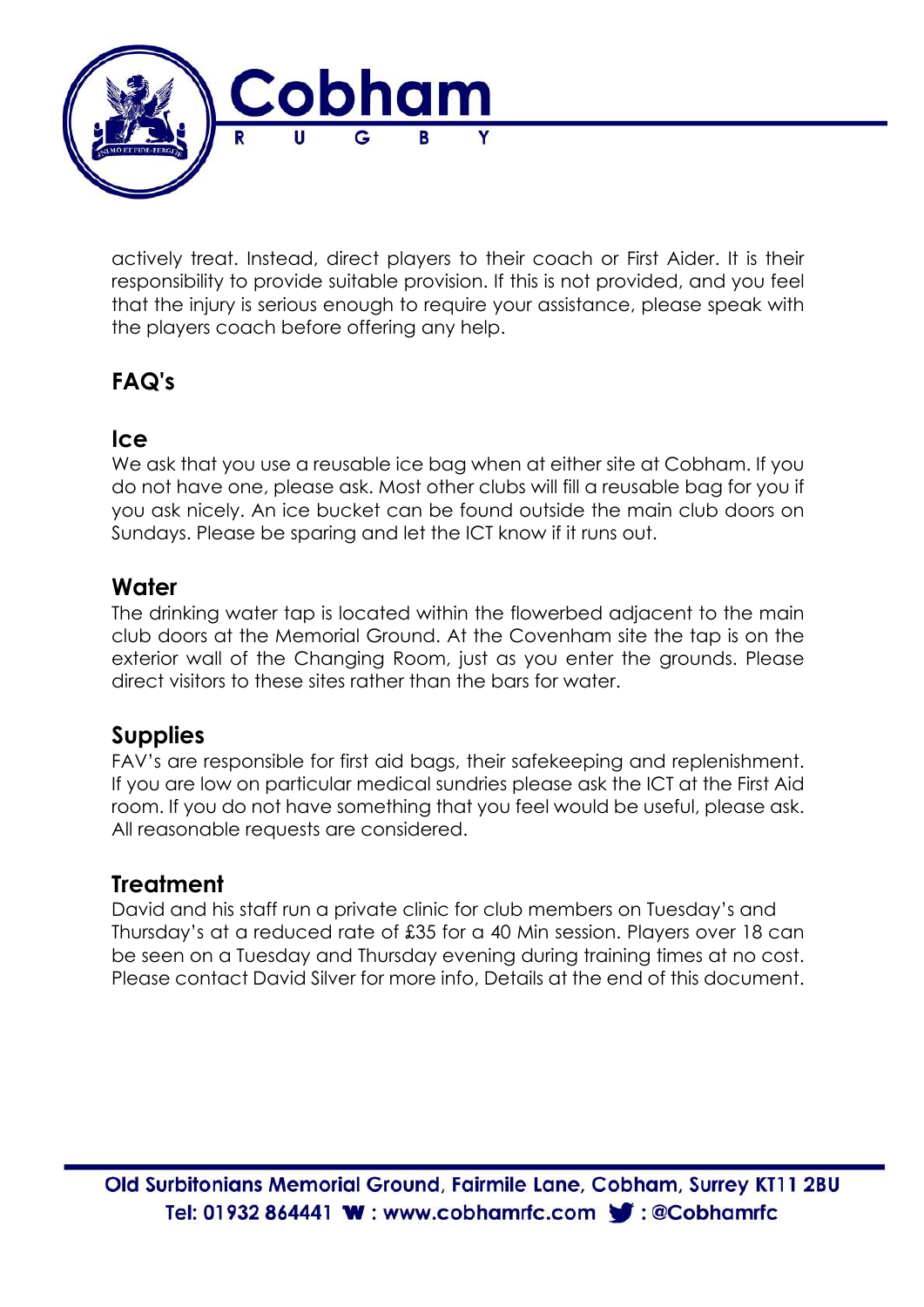

# **AED's**

Heartsine Samaritan automated AED's are located on both sites. Please visit the **video link below** or within the First Aid tab on the website for usage instructions.

# **Cobham Rugby AED use**

### *Memorial Grounds*

The AED is situated on the tennis court end of the main building next to the exterior access toilet.



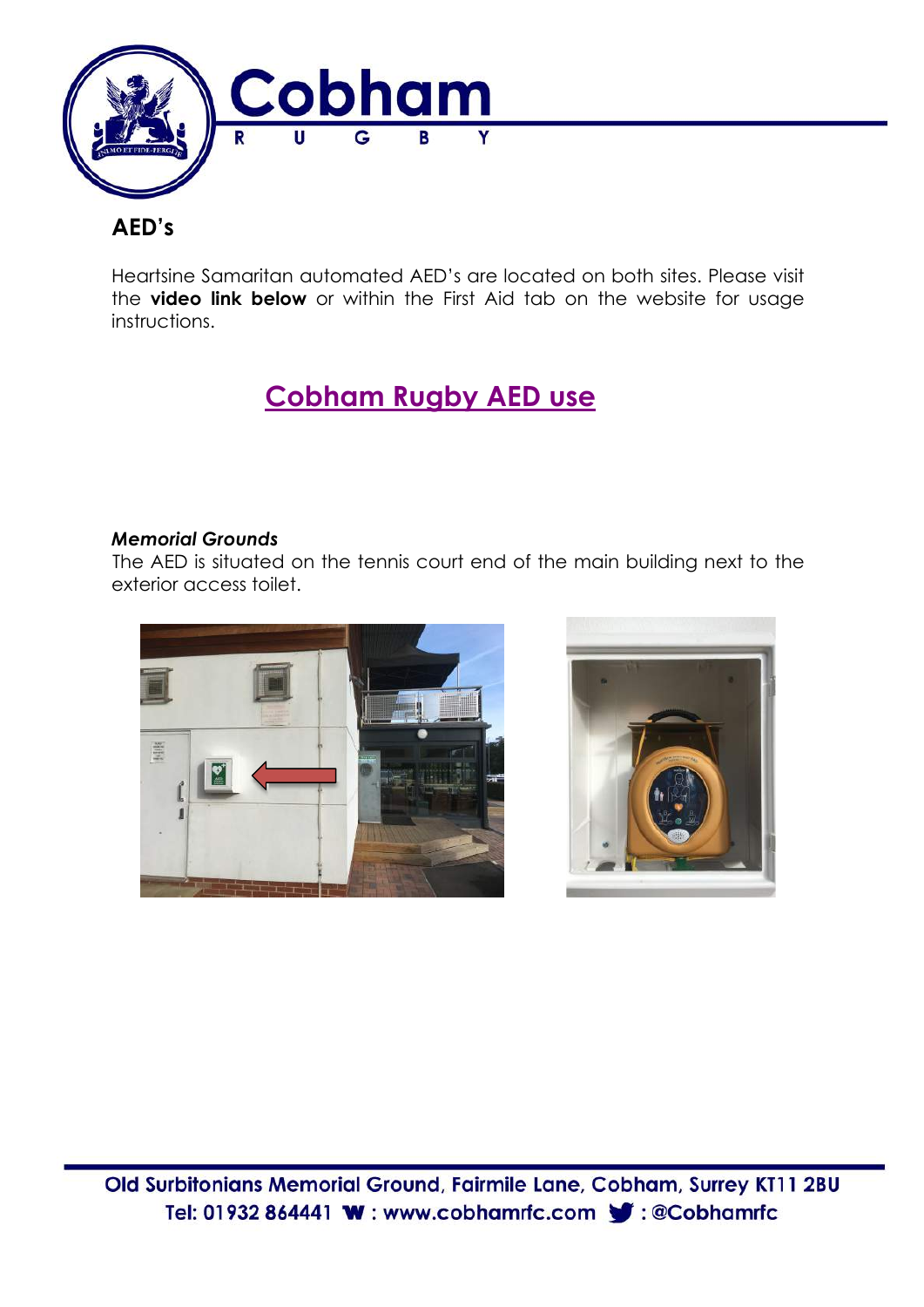

#### *Covenham site*

The AED is situated in the emergency equipment Cupboard within the Changing Room (first room under the bays). Please ensure that the room is unlocked prior to ANY use of the grounds.





## **First Aid Kit Contents (recommended)**

Small, medium, large sterile bandages Triangular bandages Eyepad / dressings Hyper-allergenic plasters Eyewash Sterile gloves Sterile wound wipes Sterile would strips Yellow clinical waste bags Vaseline – older age groups Reusable ice bag EAB tape Address Card

Old Surbitonians Memorial Ground, Fairmile Lane, Cobham, Surrey KT11 2BU Tel: 01932 864441 W: www.cobhamrfc.com C: @Cobhamrfc